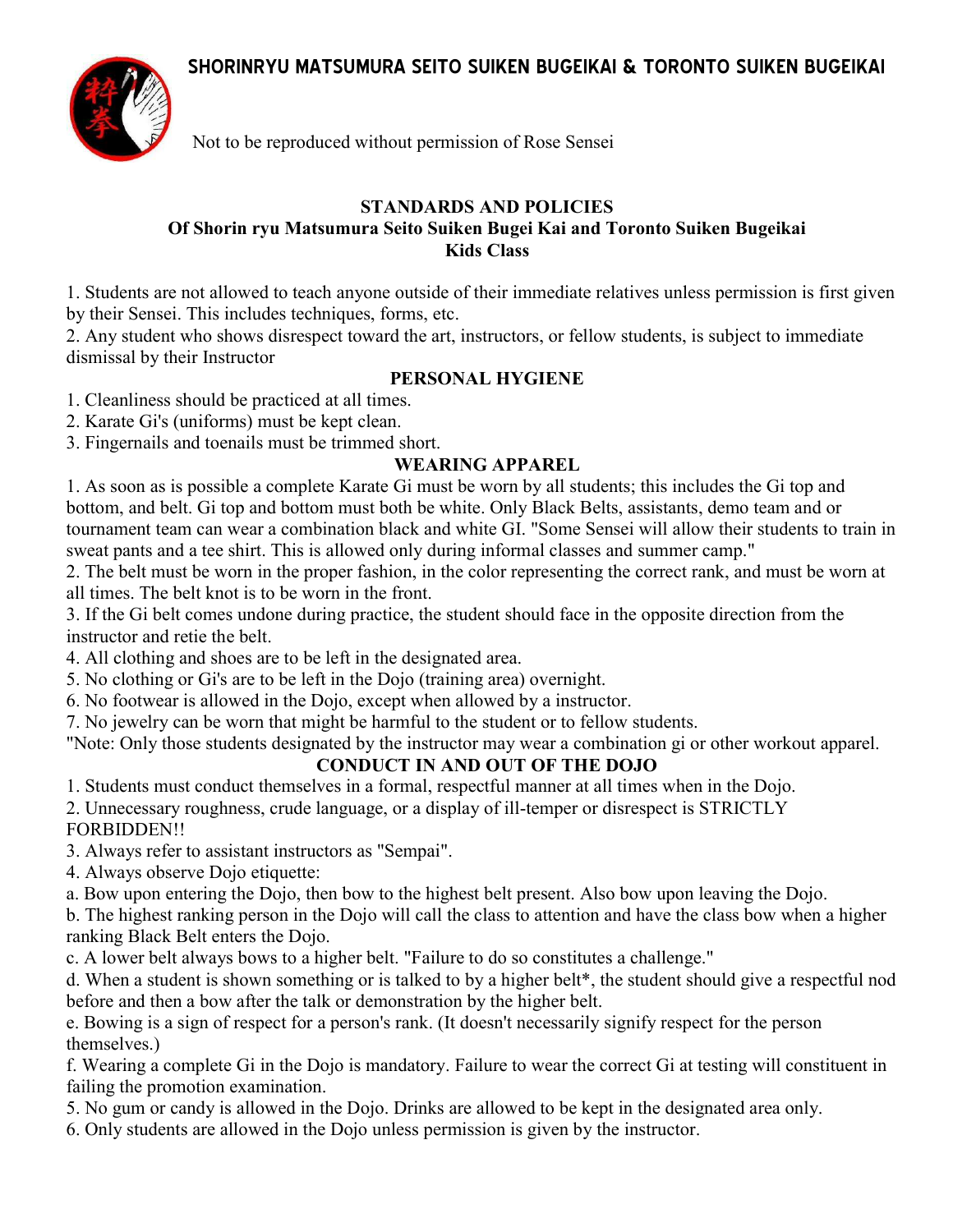# **SHORINRYU MATSUMURA SEITO SUIKEN BUGEIKAI & TORONTO SUIKEN BUGEIKAI**



7. Lower grade students are strictly forbidden to attend or watch Black Belt training unless special permission is given by their Sensei

8. No student is allowed to enter any dojo while under the influence of alcohol or drugs ever. 9. All bottles and trash must be kept off the Dojo floor.

10. The lowest ranking students of the class will be assigned to sweep the Dojo floor before their class begins and after.

11. Minors are forbidden to smoke in any dojo at any time.

12. Black Belts visiting from other schools must be shown proper respect.

13. No student is allowed to designate himself as an instructor unless allowed to do so by their Sensei.

14. Students who visit other schools must remember that they are representing the headquarters Dojo and should refrain from making any critical comments about any of the other oriental fighting arts.

15. Students shall not wear their Gi's in public unless they are participating in demonstrations, en route to the Dojo, or practicing outdoors.

16. Students who are not performing well in school could be suspended from the martial arts until grades improve or upon parent's discretion

#### **CONDUCT DURING CLASS**

1. Prompt attendance is expected of all students. If this is not possible, arrangements should be made with the instructor.

2. All students must address all instructors formally and show them and their fellow student's proper respect.

3. Students should not stand cross-legged or lean on the walls during practice.

4. When sitting cross-legged, students should not show the soles of their feet to a higher belt. To do so is a great insult.

5. Students are to practice caution at all times.

6. There will be no unnecessary talking during instruction periods.

7. Students should be serious and at no time participate in horseplay in any Dojo at any time.

8. During class, students should practice only what the instructor teaches.

9. No student is to leave the Dojo without the instructor's permission.

10. In the absence of an instructor, the senior student will take charge and all others will practice as directed.

11. No student is allowed to teach another student during class unless instructed to do so by the instructor of that class.

12. Practice should be vigorous; however, if a student feels fatigued, he should inform the instructor.

13. A student with an injury should inform the instructor immediately.

14. If a student wishes to take it easy in class because of lack of sleep, injury, etc.

They should inform the instructor before class begins.

## **CHARACTER**

## **A student of the Dojo should strive for these qualities**.

1. Is patient

2. Is Kind

- 3. Is not jealous
- 4. Does not brag or boast
- 5. Is not conceited
- 6. Does not act Rude
- 7. Does not seek gain at the loss of others
- 8. Is not easily provoked
- 9. Does not think or act dishonestly
- 10. Does not find joy in violence
- 11. Finds joy in peace
- 12. Courteous at all times